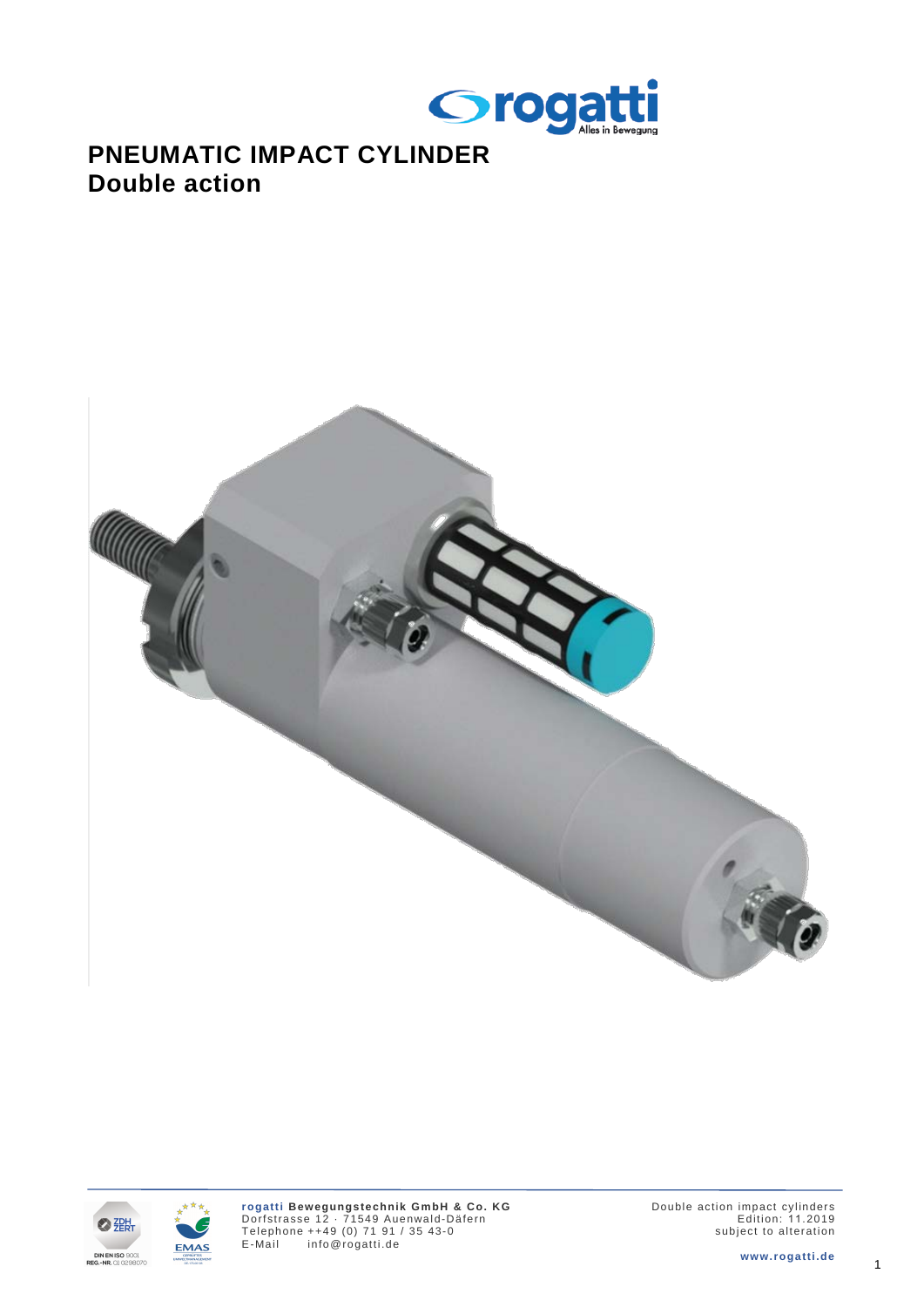

| <b>Technical characteristics</b>                  |                                                                                                                                                    |  |  |  |  |  |  |  |
|---------------------------------------------------|----------------------------------------------------------------------------------------------------------------------------------------------------|--|--|--|--|--|--|--|
| Design type                                       | Pneumatic impact cylinder                                                                                                                          |  |  |  |  |  |  |  |
| <b>Function</b>                                   | -Double action<br>-An explosive expansion of the compressed air<br>in the air cell cause the piston rod to accelerate.                             |  |  |  |  |  |  |  |
| <b>Application</b>                                | Marking, stamping, cutting, shearing                                                                                                               |  |  |  |  |  |  |  |
| Pistion diameter in mm                            | 32, 50                                                                                                                                             |  |  |  |  |  |  |  |
| Stroke lenght in mm                               | 30, 50, 60, 80                                                                                                                                     |  |  |  |  |  |  |  |
| <b>Pneumatic connection</b>                       | G1/8-6, G1/4-8                                                                                                                                     |  |  |  |  |  |  |  |
| <b>Installation position</b>                      | Any                                                                                                                                                |  |  |  |  |  |  |  |
| <b>Temperature range</b>                          | -20 $^{\circ}$ C to +80 $^{\circ}$ C                                                                                                               |  |  |  |  |  |  |  |
| <b>Materials</b><br><b>Aluminium design</b>       | -Cylinder pipe from aluminium, hard anodised<br>-Front and end pieces from aluminium, anodised<br>-Quick-ventilation valve 1.4301                  |  |  |  |  |  |  |  |
| <b>Materials</b><br><b>Stainless steel design</b> | - Cylinder pipe from stainless steel, 1.4301<br>-Front and end pieces from stainless steel,<br>1.4301<br>-Quick-ventilation valve 1.4301           |  |  |  |  |  |  |  |
| <b>Seals</b>                                      | Polyurethane, NBR                                                                                                                                  |  |  |  |  |  |  |  |
| <b>Damping</b>                                    | End position damping by Vulkollan rings                                                                                                            |  |  |  |  |  |  |  |
| Other                                             | -Customer specific solutions upon request<br>-seal kits upon request                                                                               |  |  |  |  |  |  |  |
|                                                   | Pneumatic parameters                                                                                                                               |  |  |  |  |  |  |  |
| <b>Medium</b>                                     | Compressed air quality: 2.2.1 compliant with<br>ISO 8573-1<br>(2=particle / 2=dew point / 1=oil concentration)                                     |  |  |  |  |  |  |  |
| <b>Operating pressure</b>                         | 5 to 8 bar (0,5-0,8 MPa)                                                                                                                           |  |  |  |  |  |  |  |
| Conditions of use                                 |                                                                                                                                                    |  |  |  |  |  |  |  |
| <b>Stroke frequency</b>                           | Max. 20 strokes / min                                                                                                                              |  |  |  |  |  |  |  |
| <b>Final impact</b>                               | The cylinder may never be permitted to move<br>into its own extended end position.<br>The stroke must always be subject to external<br>restriction |  |  |  |  |  |  |  |



EMAS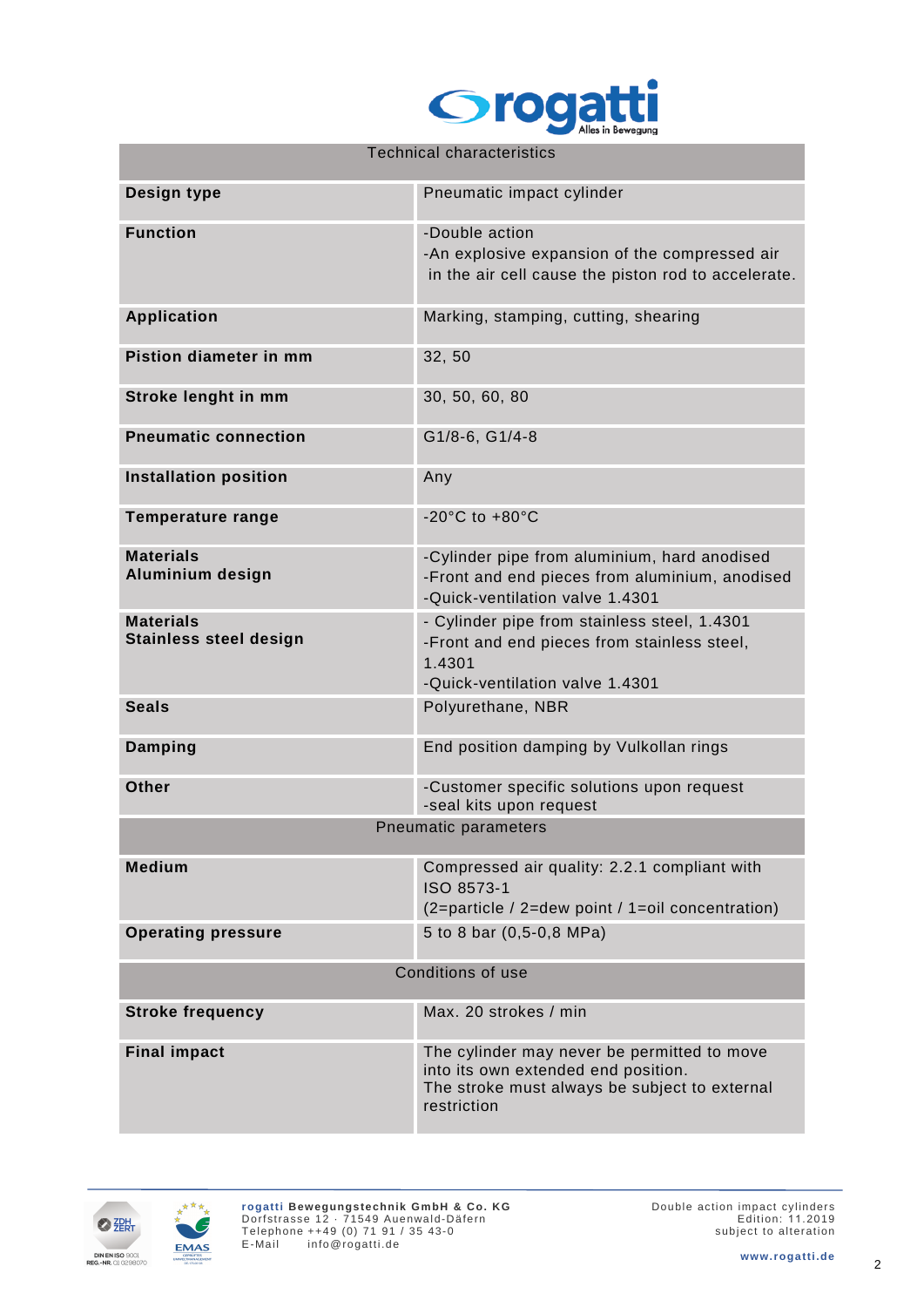





| <b>Design</b>                                 | Part no.             | <b>Pistion</b><br>Ø | <b>Stroke</b> | dd1     |    | d2Ø            | d3      | dd4<br>$\varnothing$ h <sub>8</sub> | d <sub>5</sub><br>Ø |    | d <sub>6</sub>  | d7Ø         | d8<br>Ø   |
|-----------------------------------------------|----------------------|---------------------|---------------|---------|----|----------------|---------|-------------------------------------|---------------------|----|-----------------|-------------|-----------|
| <b>Aluminium</b><br><b>Stainless</b><br>steel | 00100-47<br>00101-66 | 32                  | 30            | M10x1,5 |    | 12             | M30x1,5 | 32                                  | 42                  |    | 19              | $G1/8-6$    | 38<br>36  |
| <b>Aluminium</b><br><b>Stainless</b><br>steel | 00100-73<br>00101-64 | 32                  | 60            | M10x1,5 |    | 12             | M30x1,5 | 32                                  | 42                  |    | 19              | $G1/8-6$    | 38<br>36  |
| <b>Aluminium</b><br><b>Stainless</b><br>steel | 00100-48<br>00101-65 | 50                  | 50            | M16x1,5 |    | 20             | M42x1,5 | 45                                  | 62                  | 19 |                 | $G1/4-8$    | 55        |
| <b>Aluminium</b><br><b>Stainless</b><br>steel | 00100-78<br>00101-63 | 50                  | 80            | M16x1,5 |    | 20             | M42x1,5 | 45                                  | 62                  | 19 |                 | $G1/4-8$    | 55        |
|                                               |                      |                     |               |         |    |                |         |                                     |                     |    |                 |             |           |
| <b>Design</b>                                 | Part no.             | h1                  | h2            | h3      | h4 | h <sub>5</sub> | h6      | h7                                  | h <sub>8</sub>      | h9 | h <sub>10</sub> | $\mathbf b$ | <b>SW</b> |
| <b>Aluminium</b><br><b>Stainless</b><br>steel | 00100-47<br>00101-66 | 18                  | 28            | 46      | 48 | 160            | 8       | 26                                  | 26                  | 19 | 7,5             | 6           | 10        |
| <b>Aluminium</b><br><b>Stainless</b><br>steel | 00100-73<br>00101-64 | 18                  | 28            | 46      | 48 | 160            | 8       | 26                                  | 26                  | 19 | 7,5             | 6           | 10        |
| <b>Aluminium</b><br><b>Stainless</b><br>steel | 00100-48<br>00101-65 | 29                  | 42            | 70      | 73 | 200            | 12      | 40                                  | 40                  | 12 | 15              | 8           | 17        |
| <b>Aluminium</b>                              | 00100-78             | 29                  | 42            | 70      | 73 | 200            | 12      | 40                                  | 40                  | 12 | 15              | 8           | 17        |

Given use in a damp and/or aggressive atmosphere, we strongly recommend replacement of the sound absorber with an air line in a protected area.



**Stainless steel**

**00101-63**



Double action impact cylinders Edition: 1 1.2019 subject to alteration